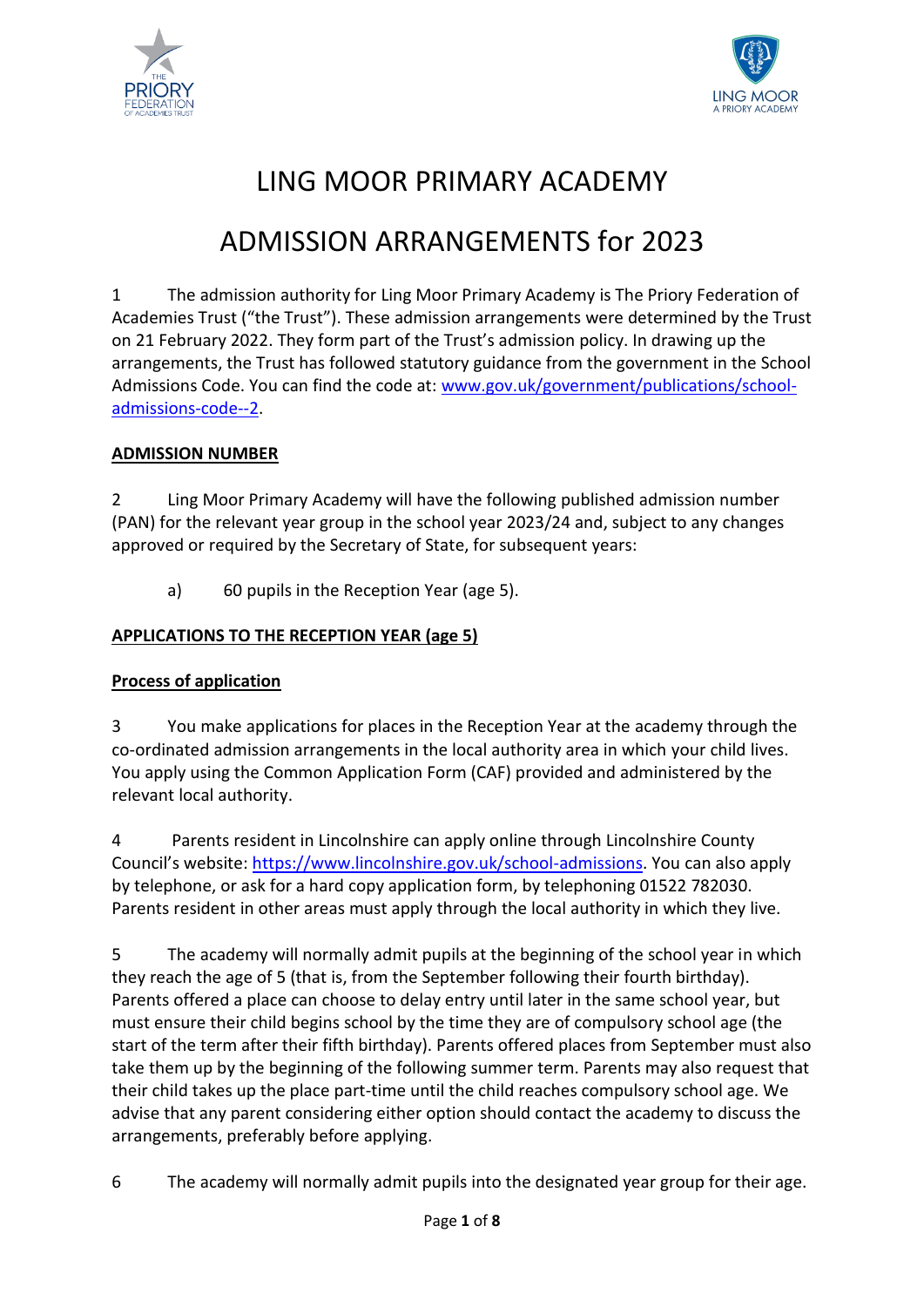



The academy will, however, consider applications from summer-born children (born after 1 April) to begin school in the Reception Year in the following September when they are five, rather than with their designated age group. In addition to completion of the CAF, these applications need to be made in writing, giving one or more reasons for the request. Any parent considering this should contact the academy to discuss the implications of this arrangement before applying. Each application will be dealt with individually to ensure all the circumstances are taken into account when making a decision. In coming to a conclusion, the academy will consider a range of evidence, including that provided by the parent, and take account of:

- the parent's views
- any available information about the child's academic, social and emotional development
- where relevant, their medical history and the views of a medical professional
- whether they have previously been educated out of their normal age group
- any evidence that the child may naturally have fallen into a lower age group if it were not for being born prematurely
- the views of the headteacher.

7 Ling Moor Primary Academy will use the following timetable for applications each year (exact dates within the months may vary from year to year) which, whenever possible, will fit in with the common timetable agreed by the Lincolnshire local authority:

- a) By 1 September Ling Moor Primary Academy will publish in its prospectus information about the arrangements for admission, including oversubscription criteria, for the following September (for example in September 2022 for admission in September 2023). This will include details of open evenings and other opportunities for prospective pupils and their parents to visit the academy.
- b) By the end of November Ling Moor Primary Academy will provide opportunities for parents to visit the academy.
- c) By 15 January parents complete the CAF and return it to the relevant local authority to administer
- d) Between 15 January and 15 April
	- the local authority sends application information to the academy for consideration
	- Ling Moor Primary Academy sends a list of pupils to be offered places by the Trust to the local authority.
- e) 16 April the relevant local authority will make the offers of places to parents of pupils joining primary provision on behalf of the Trust, as required by the School Admissions Code. If we are not able to offer a place, you can appeal against that decision.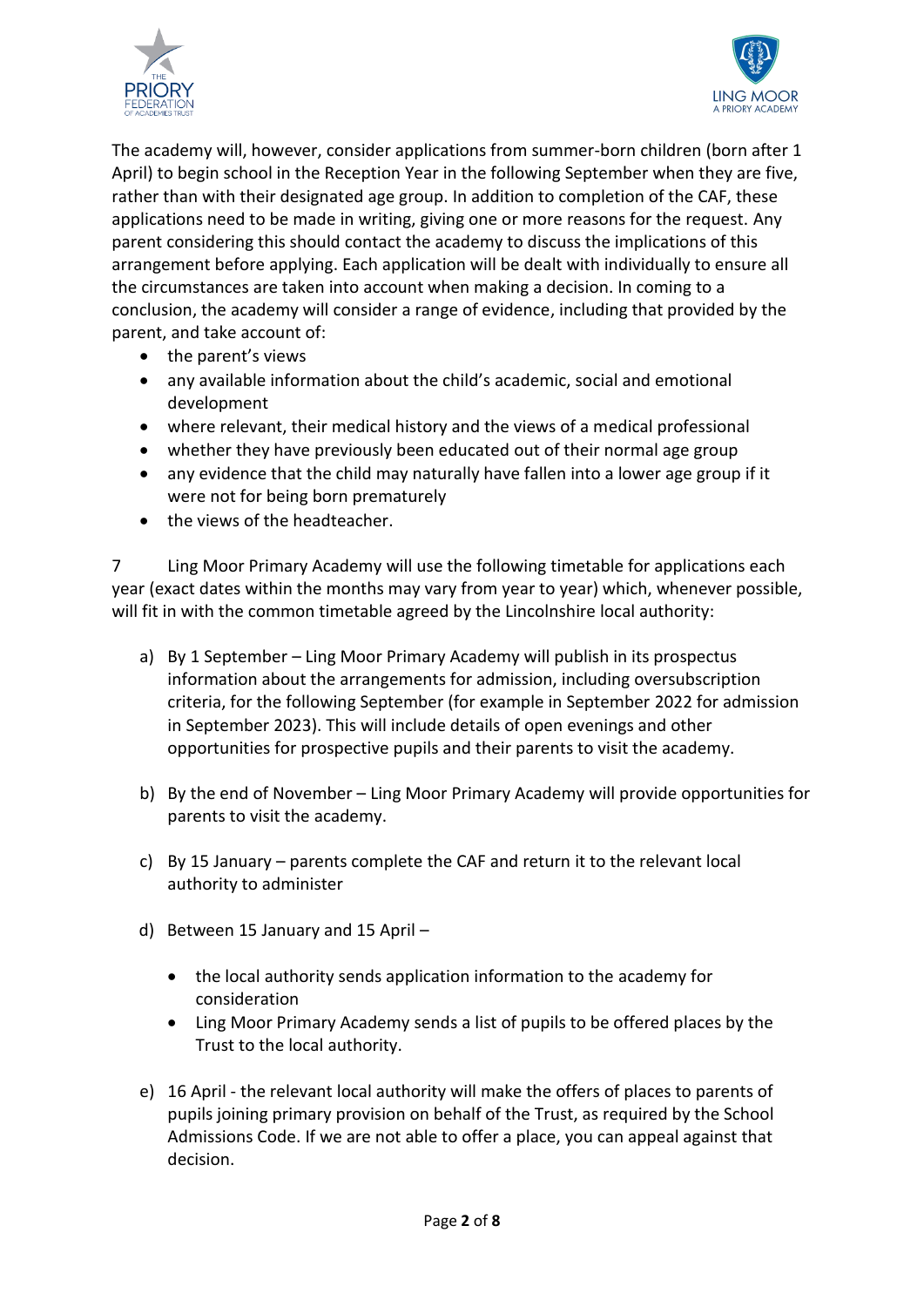



## **Admission criteria for the Reception Year (age 5)**

8 Ling Moor Primary Academy will consider all applications for places at the academy. Where the number of applications is less than or equal to the published admission number, we will offer places to all those who have applied.

9 Where the number of applications is greater than the published admission number, Ling Moor Primary Academy will first accept all pupils with an education, health and care (EHC) plan (as defined in the *Children and Families Act 2014*) that names the academy.

## **Oversubscription criteria for the Reception Year**

*The terms used in the following paragraph are explained in detail in a set of definitions at the end of these arrangements.*

10 After the admission of pupils with EHC plans that name the academy, we will consider applications for the remaining places against the criteria set out below.

*The criteria will be applied in the order in which they are set out. If applying any criterion would result in the year group being oversubscribed, the subsequent criteria will be applied, in order, to decide which applicants will be admitted.*

- a. looked after children, or previously looked after children
- b. siblings of pupils who are on the roll of the academy at the time of the application
- c. children of a member of staff of the academy who has been employed at the academy for two or more years at the time of the application, or who has been appointed to a vacant post for which there is a demonstrable skill shortage.
- d. children for whom the academy is the nearest state-funded school to their home address that provides education in this year group, measured by straight-line distance
- e. children who live nearest to the academy measured by the straight-line distance from the child's home address to the academy's main entrance.

*In the event that two or more applicants under criterion 10e live the same straightline distance from the academy, the place or places will be allocated at random by a person independent of the academy and the local authority.*

## **IN-YEAR ADMISSIONS**

11 The academy will consider all applications to year groups in which the academy provides education. If the academy is able to provide a place in a year group without prejudicing the efficient provision of education or use of resources, then the academy will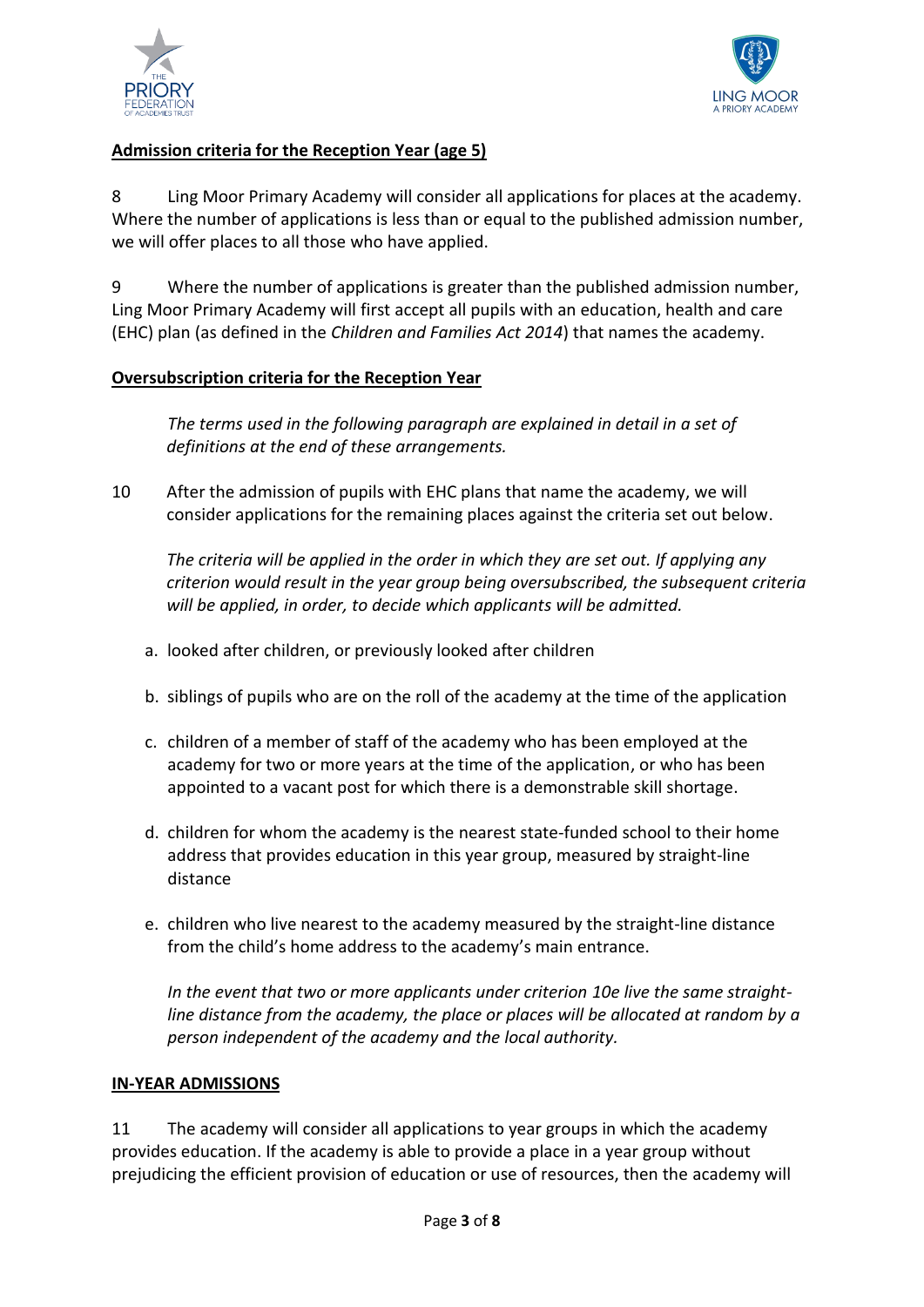



admit the child. In the event that such an application would cause an infant class (Reception Year, Year 1 and Year 2) to be unlawfully large, it may be necessary to refuse a place.

12 If there are more applications than places then the same oversubscription criteria set out for the Reception Year above will be used to decide who should be offered places.

13 You should make in-year applications through Lincolnshire County Council or directly to the academy. You can apply online at [https://www.lincolnshire.gov.uk/school](https://www.lincolnshire.gov.uk/school-admissions)[admissions](https://www.lincolnshire.gov.uk/school-admissions). Details of Lincolnshire's coordinated scheme for in-year admissions can be found at [https://www.lincolnshire.gov.uk/school-admissions/apply-move-school.](https://www.lincolnshire.gov.uk/school-admissions/apply-move-school) You can also apply by telephone on 01522 782030, or you can ask for a hard copy application form by telephoning 01522 782030 or emailin[g schooladmissions@lincolnshire.gov.uk.](mailto:schooladmissions@lincolnshire.gov.uk) Hard copy applications can be returned to Lincolnshire County Council or to the academy.

14 We will aim to respond within 10 school days but you will always be notified in writing of the outcome of your application within 15 school days. If we are not able to offer a place, you can appeal against that decision.

## **ADMISSION OF PUPILS OUTSIDE THEIR NORMAL AGE GROUP**

15 The academy will normally admit pupils into the designated year group for their age. Parents may seek a place for their child outside their normal age group if, for example, the child is gifted or talented, or has experienced significant problems such as ill health. As well as completion of the CAF, these applications need to be made in writing, giving one or more reasons for the request. Any parent considering this should contact the academy to discuss the implications of this arrangement before applying. Each application for admission outside the normal age group will be dealt with individually to ensure all the circumstances are taken into account when making a decision. In coming to a decision, the academy will consider a range of evidence as set out in the School Admissions Code, including that provided by the parent, and take account of:

- $\bullet$  the parent's views
- any available information about the child's academic, social and emotional development
- where relevant, their medical history and the views of a medical professional
- whether they have previously been educated out of their normal age group
- any evidence that the child may naturally have fallen into a lower age group if it were not for being born prematurely
- the views of the headteacher.

## **CHILDREN OF UK MILITARY PERSONNEL**

16 The Trust aims to support the military covenant by removing any disadvantage to UK service personnel (UK Armed Forces) moving to the area or Crown Servants returning from overseas to live in the area. The Trust will not refuse a place to a child of relocating service personnel or returning Crown Servants solely because the family does not yet have an intended address or does not yet live in the area. For all applications, the Trust will: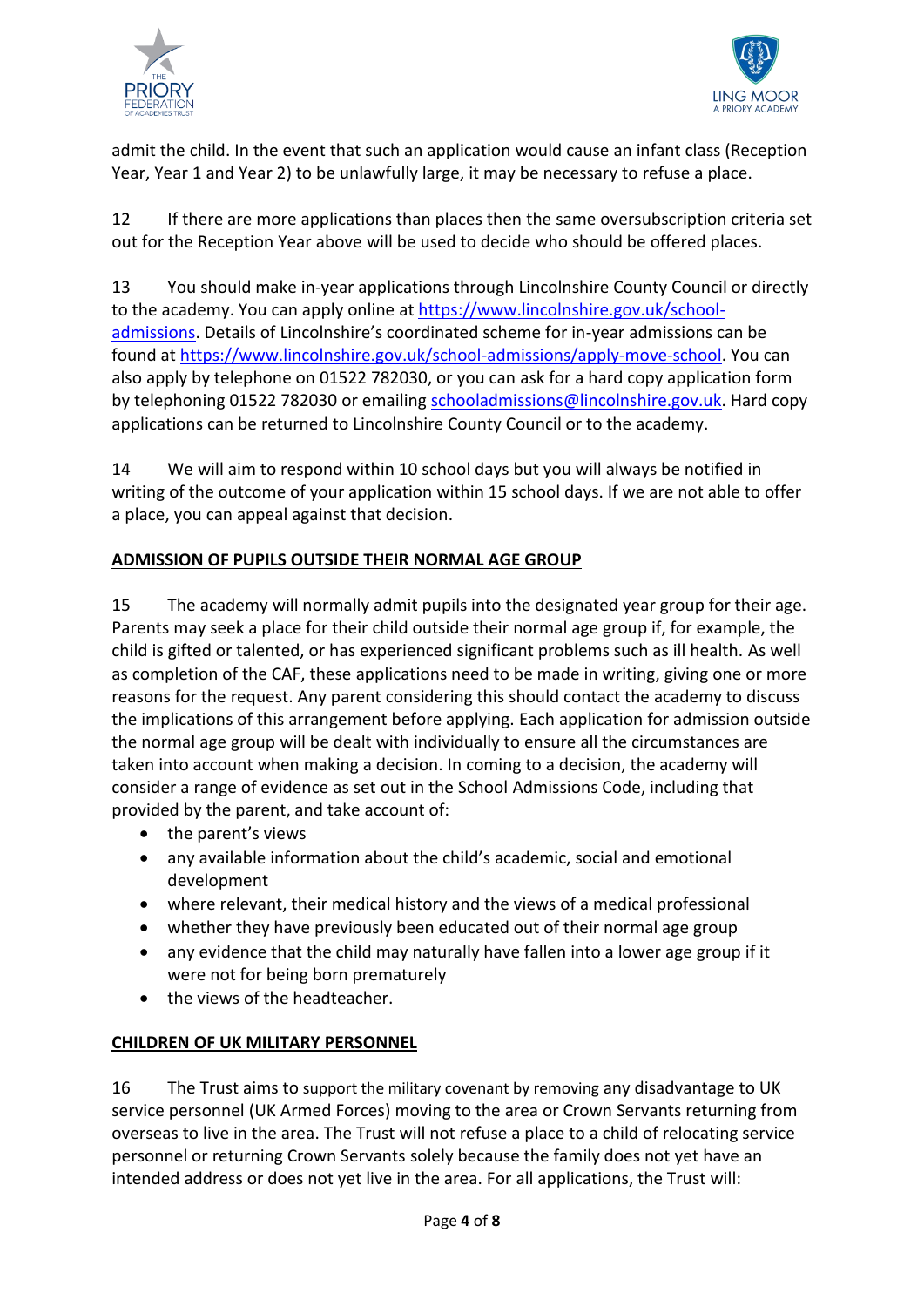



- a) process an application in advance of a move to the area provided it is accompanied by an official letter that declares a relocation date
- b) use the address where the child will live when applying the oversubscription criteria, as long as the parents provide some evidence of their intended address, or a Unit or quartering address where the parent requests this.

*Evidence of an intended residential address, such as a tenancy agreement or mortgage statement, will be required.* 

- 17 For late applications and in-year applications the Trust will also consider whether:
	- a) an application from that address would normally succeed in an oversubscribed year
	- b) any child on the reserve list has a higher priority under the oversubscription criteria
	- **c)** the admission of another child would seriously prejudice the provision of efficient education or the efficient use of resources.

## **OPERATION OF WAITING LISTS**

18 The academy will operate a waiting list (sometimes called a reserve list) until 31 December each year for all unsuccessful applicants for each year group in which the academy provides education. A child's position on a waiting list will be determined solely in accordance with the oversubscription criteria set out for the relevant year group above.

19 The waiting list for the normal intake to the Reception Year at the start of the school year is managed by Lincolnshire local authority's School Admissions Team from 16 April until the end of August each year. If we refuse a place at the academy during this period, your child is automatically placed on the waiting list, unless your child has been offered a place in a higher preference school. After the beginning of September each year the waiting list is managed by the academy.

20 Where places become available the academy will allocate places to children on the waiting list in the order determined by the oversubscription criteria, irrespective of the time they have been on the waiting list. Children can move up or down the waiting list because the list will be reordered in accordance with the oversubscription criteria every time there is a new applicant, an applicant's details change or an applicant leaves the waiting list. You will need to inform the academy of your new address and any other new contact details if you move house while on the waiting list.

21 Once the waiting list has closed in each year group on 31 December, you will need to reapply if you wish your child to join the academy at a subsequent point.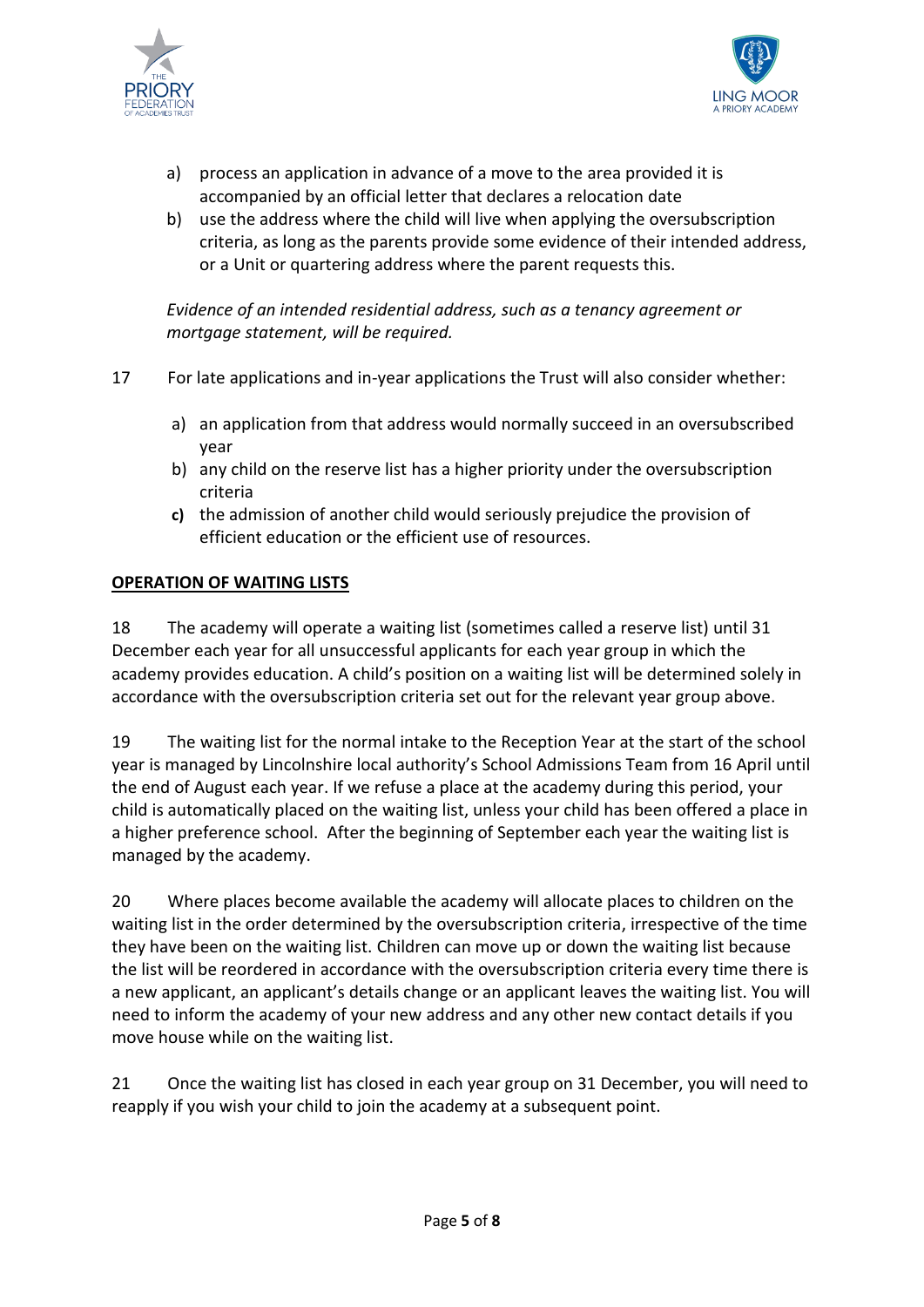



## **RIGHT OF APPEAL**

22 You have the right to appeal to an Independent Appeal Panel if your child is refused a place at the academy in any year group. Parents and carers will be informed of the reason why admission was refused. The appeal panel is set up under the School Admission Appeals Code. The decision of the independent panel is binding on all parties. Details of how to make an appeal will be provided when a parent is informed of a decision to refuse their child a place at the academy.

## **FAIR ACCESS PROTOCOL**

23 The academy and Trust will participate fully in the Lincolnshire local authority's *Fair Access Protocol*, which makes sure that unplaced children, especially the most vulnerable children, are offered a place at a suitable school as quickly as possible. This can involve admitting children to schools or year groups that are already full. Children allocated a place under the *Fair Access Protocol* take precedence over those on a waiting list or awaiting the outcome of an appeal.

## **CONCERNS ABOUT APPLICATIONS**

24 As the admission authority for the academy, the Trust has the right to investigate any concerns it has about an application. The Trust may withdraw an offer of a place if it is found that parents have made a fraudulent claim or provided intentionally misleading information, such as a false address. The Trust reserves the right to check any information provided so it can apply the oversubscription criteria accurately and fairly.

## **DEFINITIONS**

## *Looked after children and previously looked after children*

*25 A looked after child is a child who is (a) in the care of a local authority, or (b) being provided with accommodation by a local authority in the exercise of their social services functions (see the definition in Section 22(1) of the Children Act 1989) at the time of making an application to a school.*

*26 Previously looked after children are children who were looked after, but ceased to be so because they were adopted (or became subject to a child arrangements order or special guardianship order), including those children who appear to the Trust to have been in state care outside of England and ceased to be in state care as a result of being adopted. A child is regarded as having been in state care outside of England if they were in the care of or were accommodated by a public authority, a religious organisation, or any other provider of care whose sole or main purpose is to benefit society.*

*27 Previously looked after children includes children who were adopted under the Adoption Act 1976 (see section 12 adoption orders) and children who were adopted under the Adoption and Children Act 2002 (see section 46 adoption orders).*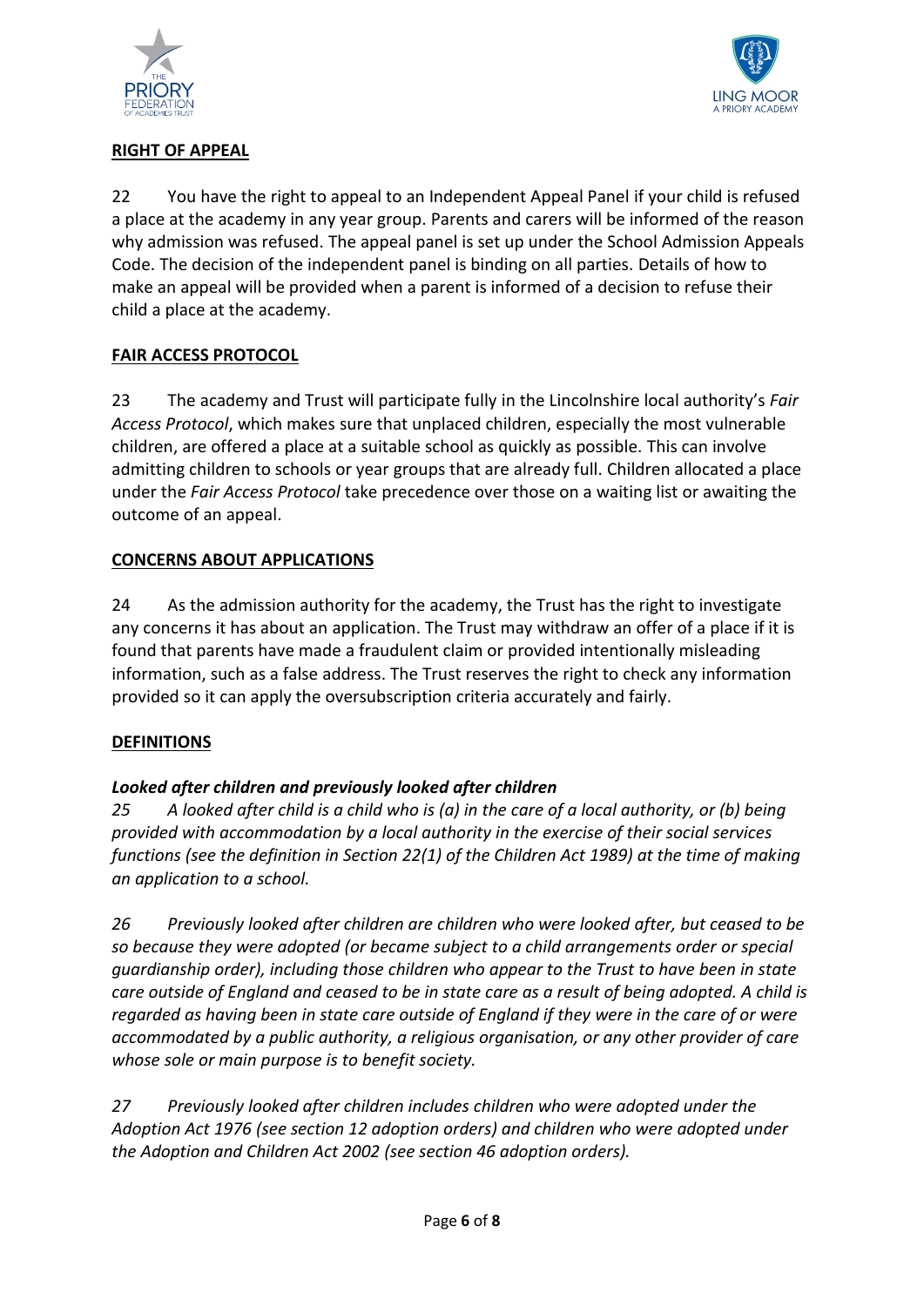



*28 Child arrangements orders are defined in section 8 of the Children Act 1989, as amended by section 12 of the Children and Families Act 2014. Child arrangements orders replace residence orders and any residence order in force prior to 22 April 2014 is deemed to be a child arrangements order.* 

*29 Section 14A of the Children Act 1989 defines a 'special guardianship order' as an order appointing one or more individuals to be a child's special guardian (or special guardians).*

## *Siblings*

*30 A sibling is defined as:*

- *a natural brother or sister, whether or not a resident in the same household*
- *another child normally in residence for the majority (more than 50%) of term time in the household for whom the adult in the household has parental responsibility as defined in the Children Act 1989 (for example, adopted siblings, half-brothers and sisters, step-brothers or sisters, and foster brothers or sisters)*
- *any child in the household where an adult is defined as a parent for the purposes of section 576 of the Education Act 1996.*

*31 In the case of twins or other children from multiple births and where fewer places are available than requested, the applications will be considered together as one application. The academy will then admit all the applicants, including in infant classes, where it would be an exception to the infant class size limit, unless this would prejudice the efficient provision of education or use of resources.*

*32 In the case of more than one sibling not from a multiple birth applying to join the same year group and where only one place is available, the applications will be considered together as one application. The academy will then admit all the applicants, except in infant classes, where the infant class size limit still applies, or where this would prejudice the efficient provision of education or use of resources. In these circumstances, only one place would be offered.*

## *Children of staff*

*33 Staff means an employee of the Priory Federation of Academies Trust who is deployed for the largest proportion of their working time at Ling Moor Primary Academy. If the staff member is deployed for equal amounts of time at more than one of the Trust's academies, then the staff member can select one, and only one, of these academies as the academy at which they work.*

#### *Home address*

*34 This is the address where the child lives for the majority of the school term time with a parent who has parental responsibility as defined in the Children Act 1989 or where an adult in the household is defined as a parent for the purpose of section 576 of the education Act 1996. This could include a person who is not a parent but who has parental responsibility for her or him. It will not usually include other relatives such as grandparents, uncles, aunts*